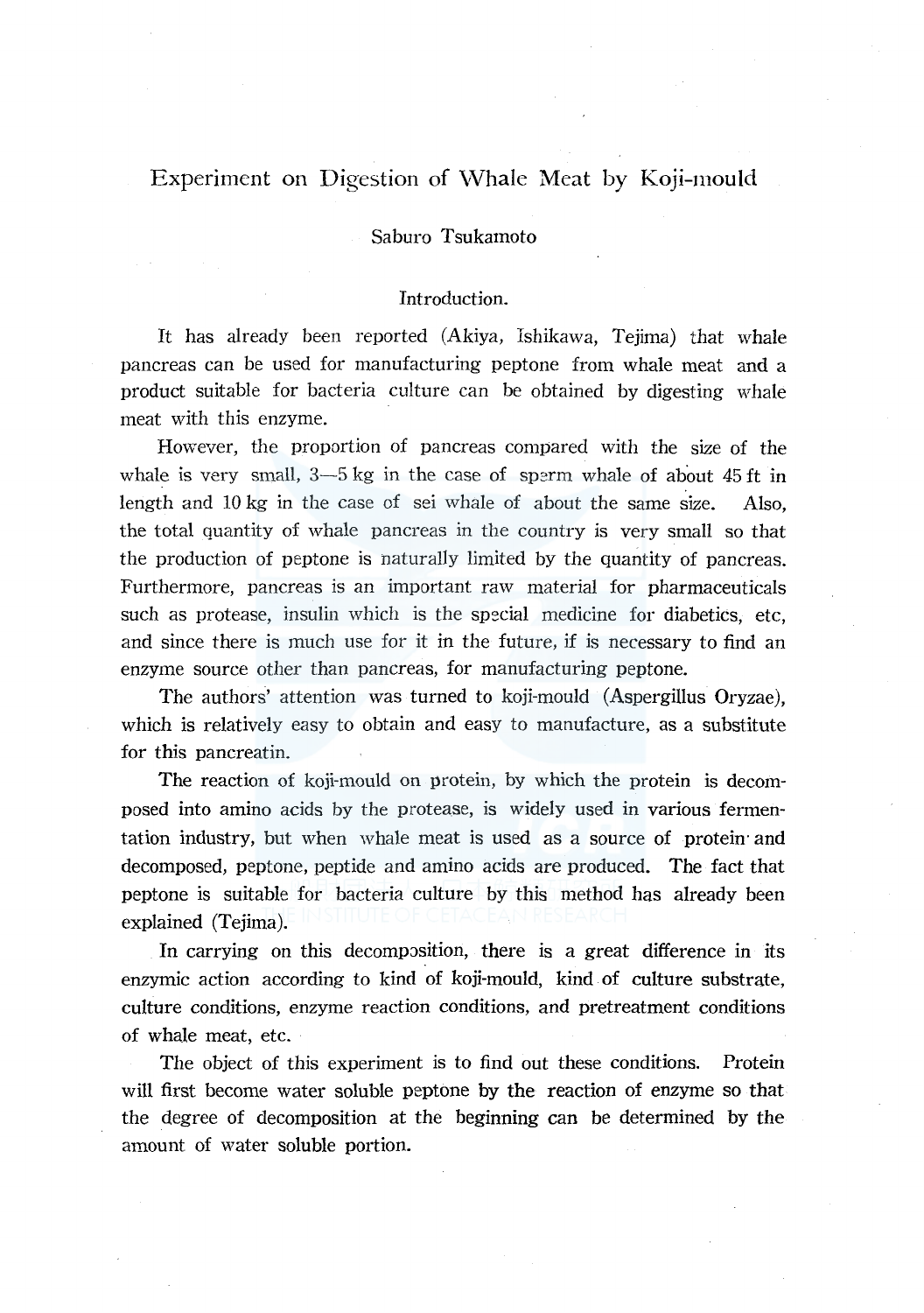Therefore, roughly, the quantity of peptone can be calculated by evaporating and drying the water soluble substance produced by decomposition of whale meat by koji-mould.

In this experiment, sweet potato flour and potato starch were chosen as culture substrate and whale meat broth was used for mixing in this. Ordinarily, rice is used for koji-mould culture, but the present condition in the country does not permit its use. Tejima, used soy bean meal but this is principally and imported goods so it was assumed to be rather undependable as raw material. Also, it is a known fact that the koji-mould will depend on the kind of enzyme produced by different substrate so that whale meat broth was mixed in it in order to produce as much protease. As explained later, the decomposition power was stronger the more whale meat broth used, as anticipated.

#### Experiment.

#### **Koji-mould Culture.**

As substrate, three types were used, one with sweet potato flour kneaded with equal amount of water, formed into pellets the size of soy bean and steamed .in an oven, the second with sweet potato flour kneaded with half its quantity of water and half its quantity of whale meat broth, and the third with sweet potato flour kneaded with equal amount of whale meat broth. Whale meat broth referred to here is meat broth produced by decomposing finely chopped whale meat with heat. The object is to supplement the protein in sweet potato flour and also because it was assumed that it will strengthen the protease in the koji-mould.

As coditions for culture, the substrate steamed as above in cooled and koji-mould spores cultured with glutinous rice is shaken on it and experiment on rate if decomposition of whale meat experimented with those left standing for 1 day, 2 days and 3 days at  $31-33$ °C.

In regard to propagation of koji-mould when whale meat broth is not added, only a slight formation of mycelium with te 1 day culture is observed, entirely covered with te 2 days culture and spores were well formed with 3 days culture, but when whale meat broth was added, it because more active, such that 1 day culture was entirely covered with mycelium and spores were entirely formed with 2 days culture.

**Digestion of whale meat.**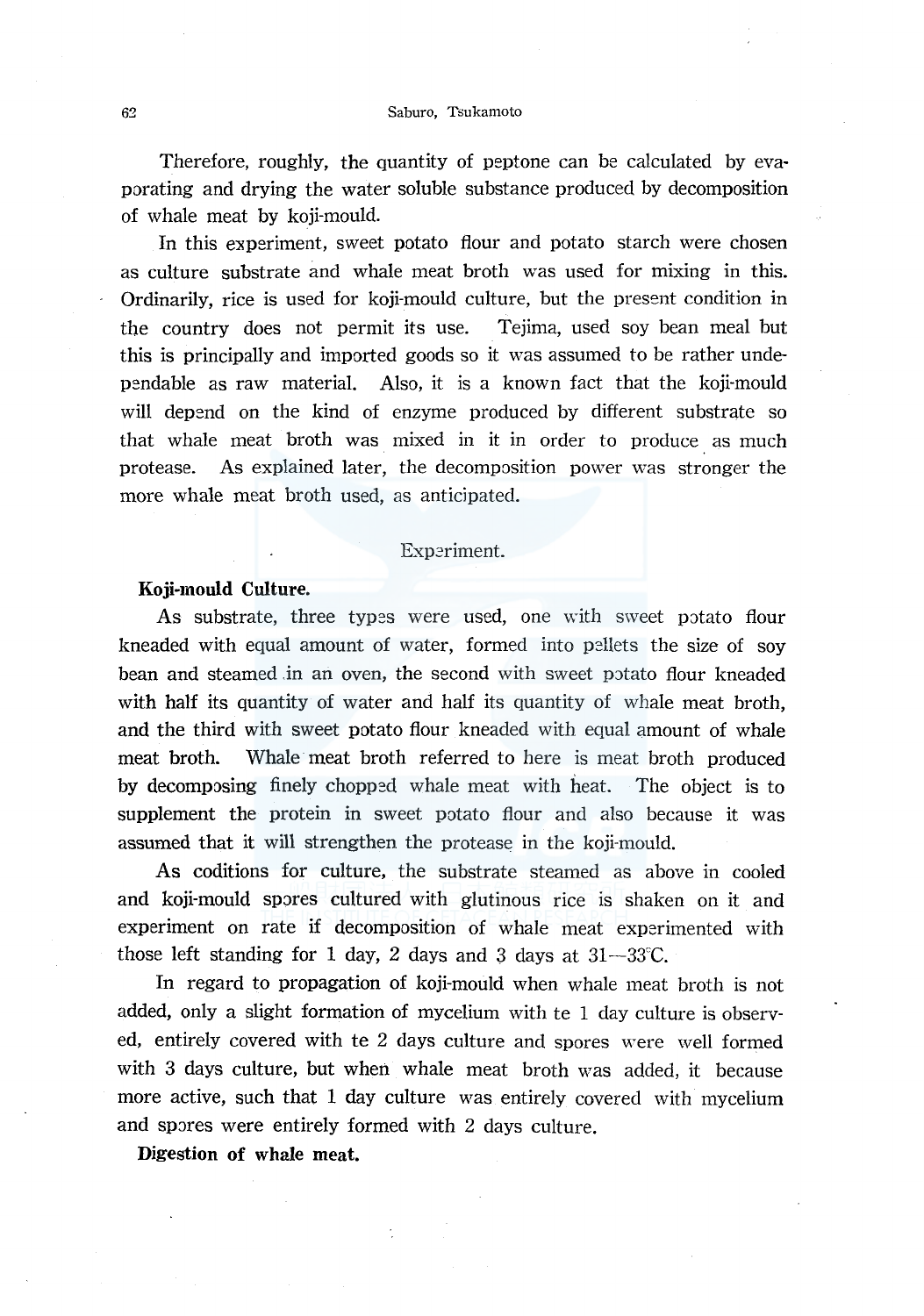Digestion was caried on by the following method with koji-mould cultured by the above method. For each 5 g of sweet potato flour used for culture, 100 g of finely chopped frozen fin whale meat is boiled, filtered with a cloth, 100 c.c. of sterilized water is added to the insoluble matter, that is, meat protein, boiled to sterilize, koji-mould cultured by the above method and a small amount of toluol is added and preserved at  $31-33^{\circ}\text{C}$ .

Digestion time was divided into three stages, 48 hours, 74 hours and 120 hours. After digestion, this is filtered with suction, using cloth to separate the soluble and insoluble portions and each portion is evaporated, dried  $(105^{\circ}C)$  and weighed.

Peptone was calculated by the following formula :

|  | Peptone (g) = $\frac{\text{Residue (hydrous) (g) - dried residue (g)}}{\text{cis}}$<br>filtrate $(g)$ |  |
|--|-------------------------------------------------------------------------------------------------------|--|
|  |                                                                                                       |  |

dried filtrate  $(g)$  + dried filtrate  $(g)$ Table 1.  $\begin{array}{c|c|c|c|c|c} \hline \text{Koji-} & \text{No. of} & \text{Kind of Filter} & \text{Dried} & \text{Period} & \text{Peptone} \\ \text{mould cul-} & \text{days di-} & \text{culture} & \text{(a)} & \text{filterate} & \text{(hydrous)} & \text{residue} & \text{(&c)-c(d)+1)} & \text{Remarks} \end{array}$ 1 ture time  $\begin{bmatrix} \text{equation} \\ \text{gestion} \end{bmatrix}$  culture; (a)  $\begin{bmatrix} \text{unitary of } \\ \text{(b)} \end{bmatrix}$  (c)  $\begin{bmatrix} \text{unitary of } \\ \text{(c)} \end{bmatrix}$ No. 1 gestion culture (a) (b) (c) (d)  $\frac{(\overline{a}) - \overline{x+b}}{(\overline{a}) - \overline{x+b}}$  Substrate is 5g  $\begin{array}{|c|c|c|c|c|c|}\n\hline\n\text{A} & 99 \text{ g} & 4.5g & 67 \text{ g} & 26 \text{ g} & 6.35 \text{ g} & \text{kneeded with } 5 \text{ g} \\
\hline\n\end{array}$  $\begin{matrix}a\\(2 \text{ days})\end{matrix}$ i **I 1999**  $\frac{358}{100}$   $\frac{4.98}{100}$   $\frac{208}{1000}$   $\frac{3.068}{1000}$  kneaded with 5 g water Substrate used is<br>
89 5.2 71 29 7.6 flour kneaded with  $\begin{array}{|c|c|c|c|c|c|}\n\hline\n\text{B} & \text{89} & \text{5.2} & \text{71} & \text{29} & \text{7.6} & \text{four threaded with} \end{array}$ 2.5 g water and  $2.5 \,\mathrm{g}$  meat extract 1 Substrate used is  $1 \t 94 \t 51 \t 78 \t 25.5 \t 8.0 \t 5g$  sweet potato 24 hours 1 I 78 *25• <sup>5</sup>*I 8· flour kneaded with  $5g$  meat extract  $\begin{array}{|c|c|c|c|c|c|} \hline \multicolumn{1}{c|}{\textbf{C}} & \multicolumn{1}{c|}{94} & \multicolumn{1}{c|}{5.1} & \multicolumn{1}{c|}{78} \\ \hline \multicolumn{1}{c|}{\textbf{C}} & \multicolumn{1}{c|}{\textbf{S}} & \multicolumn{1}{c|}{\textbf{S}} & \multicolumn{1}{c|}{\textbf{S}} \\ \hline \multicolumn{1}{c|}{\textbf{C}} & \multicolumn{1}{c|}{\textbf{S}} & \multicolumn{1}{c|}{\textbf{S}} & \multicolumn{1}{c|}{\textbf$  $\frac{1}{\text{cylinder}}$   $\frac{1}{\text{cylinder}}$   $\frac{1}{\text{cylinder}}$   $\frac{1}{\text{cylinder}}$   $\frac{1}{\text{cylinder}}$   $\frac{1}{\text{cylinder}}$   $\frac{1}{\text{cylinder}}$   $\frac{1}{\text{cylinder}}$   $\frac{1}{\text{cylinder}}$   $\frac{1}{\text{cylinder}}$   $\frac{1}{\text{cylinder}}$   $\frac{1}{\text{cylinder}}$   $\frac{1}{\text{cylinder}}$   $\frac{1}{\text{cylinder}}$   $\frac{1}{\text{cylinder}}$   $\frac{1}{\text{cylinder$ b  $(3 \text{ days})$  $\frac{c}{(5 \text{ days})}$ A I 105 5.3 I <sup>61</sup>i 25 i 7.3 i · I <sup>r</sup> **5 5.7** 61 25 6 7 61 1. \_ 2 5 , , 1 7.85  $C \begin{array}{|c|c|c|c|c|c|c|c|} \hline 1.25 & 6.1 & 67 & 25 & 8.15 \ \hline \end{array}$ 1-4 60 60 61.<br>
1-15 5.5 60 21.1 7.7  $\overline{\mathbf{B}}$  $(113 \text{ c.c.})$  6.0 62 20.2  $8.2$ 85  $C \left[ 83 \atop(84 \text{ c.c.}) \right]$  6.0  $- 73$   $- 21.8$  9.6 Water added to imeat was too much Filtering some- what diffcult ----1(2-d~;s)T-: -l-:: -, ::~ -------------~:~ -- --- --- ---- <sup>1</sup>I c I 100 60 8.2 64 23 *62* 23 No. 2  $\begin{array}{|c|c|c|c|c|} \hline \end{array}$  C  $\begin{array}{|c|c|c|c|} \hline \end{array}$  100 6.0 48 hours  $\begin{array}{|c|c|c|c|c|c|} \hline \end{array}$  A | 96 | 4.9 ours.I b B 84 I 0  $(3 \text{ days})$   $\begin{array}{|c|c|c|c|} \hline B & 84 & 5.0 \\ C & 89 & 5.7 \end{array}$ culture  $\begin{vmatrix} (3 & \text{days}) \\ 0 & \text{c} \end{vmatrix}$  89 5.7  $\begin{array}{c|c|c|c|c} & & {\rm A} & & 98 & & 5.8 \ \hline \text{(5 days)} & {\rm B} & & 91 & & 6.0 \ \end{array}$ 6.0 5.8  $\begin{array}{|c|c|c|c|c|c|}\n\hline\n & & c & & 81 & 6. \ \hline\n\end{array}$ 6.2  $\begin{array}{c|c} \hline 60 & 23 \\ \hline 63 & 20 \\ \hline \end{array}$ 63 *22*  70 22 66 21 63 |  $20.6$ 62 19.5 I 69 19.5 7.0 7.85 8.6 8.3 8.8  $\overline{10.0}$  J  $\overline{10.0}$ ---

•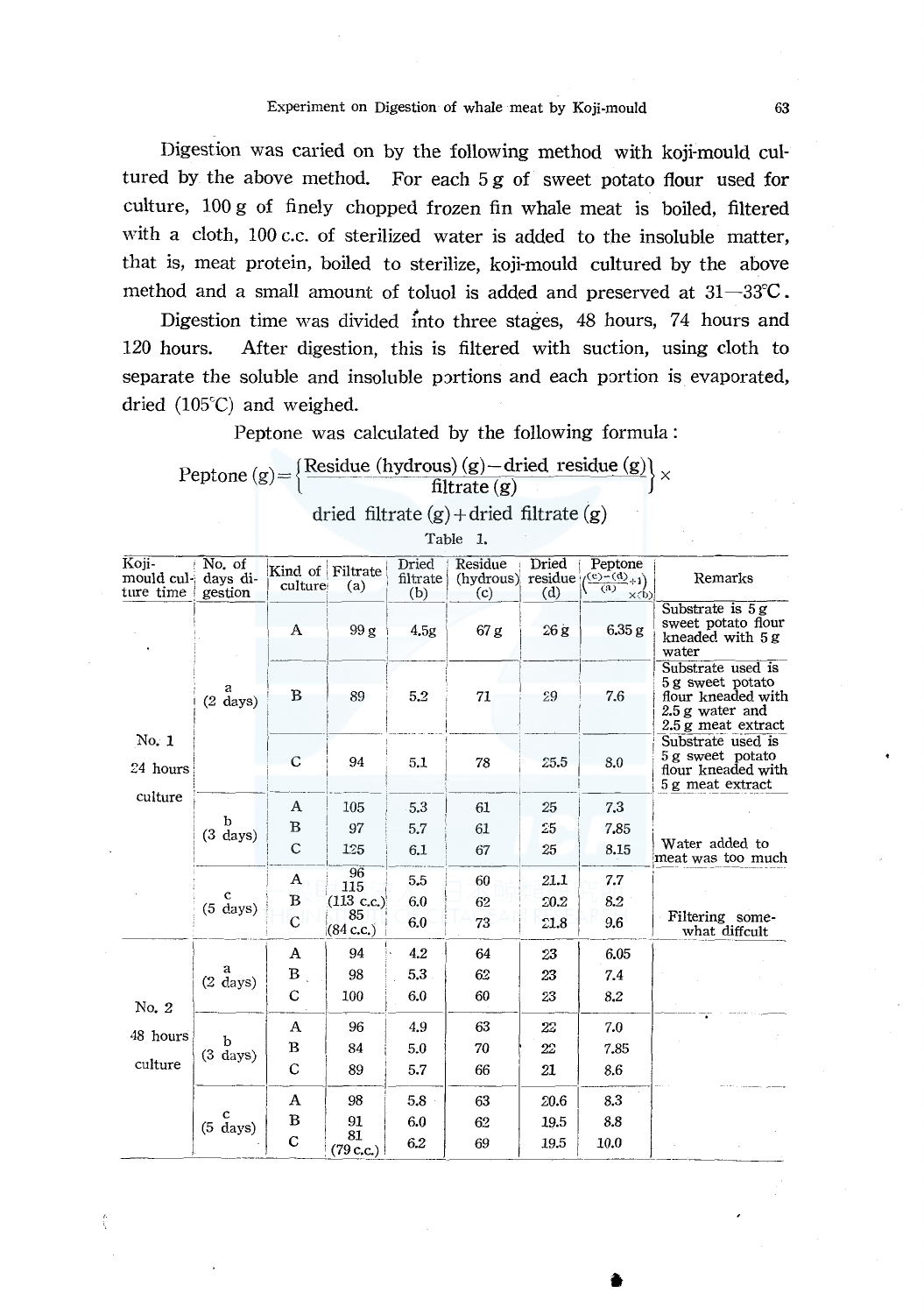#### Saburo, Tsukamoto

|                   |                         | A           | 100             | 6.1 | 59     | 20.7 | 8.4   |                                                                     |
|-------------------|-------------------------|-------------|-----------------|-----|--------|------|-------|---------------------------------------------------------------------|
|                   | a<br>$(2 \text{ days})$ | B           | 93<br>(90 c.c.) | 6.0 | 65     | 16.9 | 9.1   | Filtering somewhat<br>difficult                                     |
|                   |                         | С           | 97              | 6.6 | 60     | 16.9 | 9.5   |                                                                     |
| No. 3<br>72 hours | ь<br>$(3 \text{ days})$ | A           | 89<br>(87 c.c.) | 6.1 | 64     | 21   | 9.0   | Filtering somewhat<br>difficult                                     |
|                   |                         | B           | 99              | 6.6 | 59     | 21.  | 9.1   |                                                                     |
|                   |                         | C           | 99              | 7.2 | 61     | 19   | 10.25 |                                                                     |
| culture           |                         | A           | 91<br>$\bullet$ | 6.0 | $73 -$ | 19.1 | 10.0  |                                                                     |
|                   | c<br>$(5 \text{ days})$ | B           | 84              | 6.8 | 66     | 15.0 | 10.1  | Filtering somewhat:<br>difficult (c) had con-<br>siderable moisture |
|                   |                         | $\mathbf C$ | 108             | 7.8 | 50     | 13.2 | 10.5  |                                                                     |
|                   | ₫<br>(8<br>days)        | D           |                 |     |        |      | 11.2  |                                                                     |

Experimental result is as indicated in Table 1.

As can be seen from the above table, digestion is greater when amount of whale meat broth added is greater and \vhen the culture time is longer. Furthermore, digestion will be greater and more soluble matter obtained when digestion time is longer. However, if the digestion time is ·long, the undecomposed portion will become considerably less and the total of this and the soluble portion will be reduced. It is believed that this is due to the fact that the greater part of the soluble protein is further decomposed and gasified into ammonia gas, etc. Also change in quantity of soluble portion will be retarded when decomposition is continued further. That is, the culture time of koji-mould, in the condition of digestion, had the greatest effect and the effect of time in digestion increased greatly during the first 2 days and becomes very small after that.

In this experiment,  $10.5 g$  of soluble portion was obtained from  $100 g$ of frozen, fresh meat when decomposition was greatest.

The above digestion was carried on at 33"C, but next, digestion was carried on with sperm whale meat under the best conditions of the above experiment, changing the temperature to *37'C* and 42°C, the previous experiment was carried on at pH of about 7, but dilute  $H_2SO_4$  was added in this experiment in order to carry it out at pH 4.2.

Furthermore, as substrate potato starch was used instead of sweet potato flour.

The result is as indicated in Table 2.

•

Table 3 indicates the principal curves of Tables l and 2.

In this experiment, it was difficult to filter after digestion so the unreacted slimy matter was separated with a centifugal separator.

64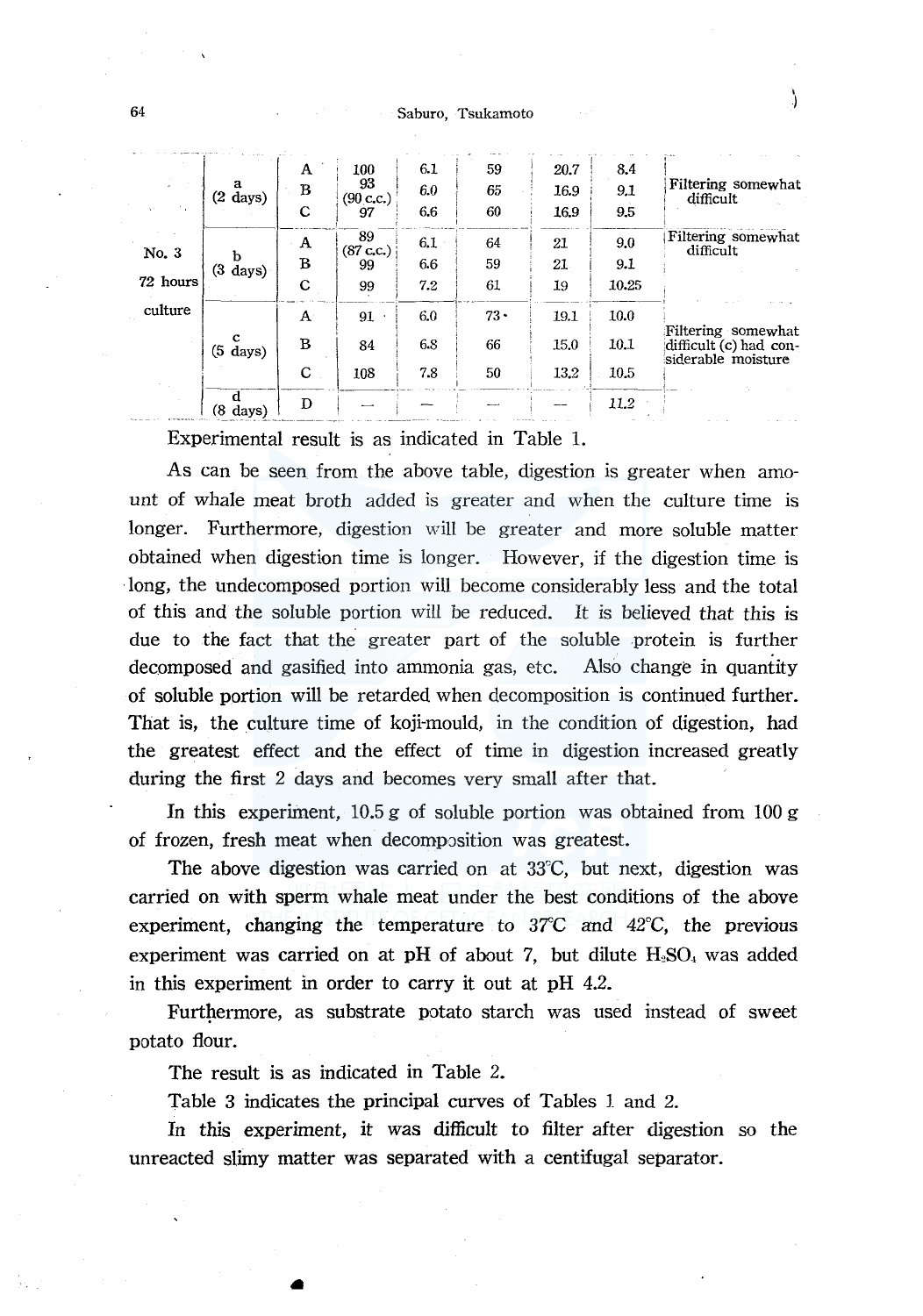#### Experiment on Digestion of whale meat by Koji-mould

| Decompo-<br>sition tem-<br>perature | Substrate for koji-<br>mould culture          | Digestion<br>time    | Filltrate | Dried<br>filtrate | Slimy<br>matter<br>(hydrous) | Dried<br>Slimy<br>matter | <b>Calculated</b><br>peptone. | Re-<br>marks |
|-------------------------------------|-----------------------------------------------|----------------------|-----------|-------------------|------------------------------|--------------------------|-------------------------------|--------------|
|                                     | Sweet potato flour<br>$+$ whale meat<br>broth | a $(2 \text{ days})$ | 110 g     | 5.3g              | 60 g                         | 17.0 g                   | 7.37 g                        |              |
| No. 1                               |                                               | b(3 days)            | 112.3     | 6.2               | 60.8                         | 13.3                     | 8.82                          |              |
| $37^{\circ}$ C                      |                                               | c(5 days)            | 114.8     | 7.3               | 55                           | 9.5                      | 10.2                          |              |
|                                     | Potato starch $+$<br>whale meat broth         | d(5 days)            | 93.0      | 5.6               | 60.7                         | 13.8                     | 8.43                          |              |
|                                     | Sweet potato flour<br>+whale meat broth!      | e(5 days)            | 115.7     | 6.9               | 66.2                         | 20.0                     | 9.6                           |              |
|                                     | Sweet potato flour<br>$+$ whale meat<br>broth | a (2 days)           | 115.0     | 7.5               | 57                           | 16.2                     | 10.18                         |              |
| No. 2                               |                                               | $b(3 \text{ days})$  | 120.9     | 7.6               | 57.0                         | 12.7                     | 10.8                          |              |
| $42^{\circ}$ C                      |                                               | c(5 days)            | 127.0     | 8.3               | 47.3                         | 9.0                      | 10.9                          |              |
|                                     | Potato starch $+$<br>whale meat broth         | d(5 days)            | 119.0     | 6.8               | 53.9                         | 10.2                     | 9.3                           |              |
|                                     | Sweet Potato flour<br>$+$ whale meat broth    | e(5 days)            | 122.5     | 7.2               | 66.6                         | 19.4                     | 9.9                           |              |

| Table .<br>.,<br>Z. |  |
|---------------------|--|
|---------------------|--|

(During digestion, 0.3 g of various oils and fats were obtained)





Digestion time for whale meat

It can be observed from this table that maximum digestion is at 42°C, digestion is somewhat less at pH 4.2 than at pH 7 and less when potato